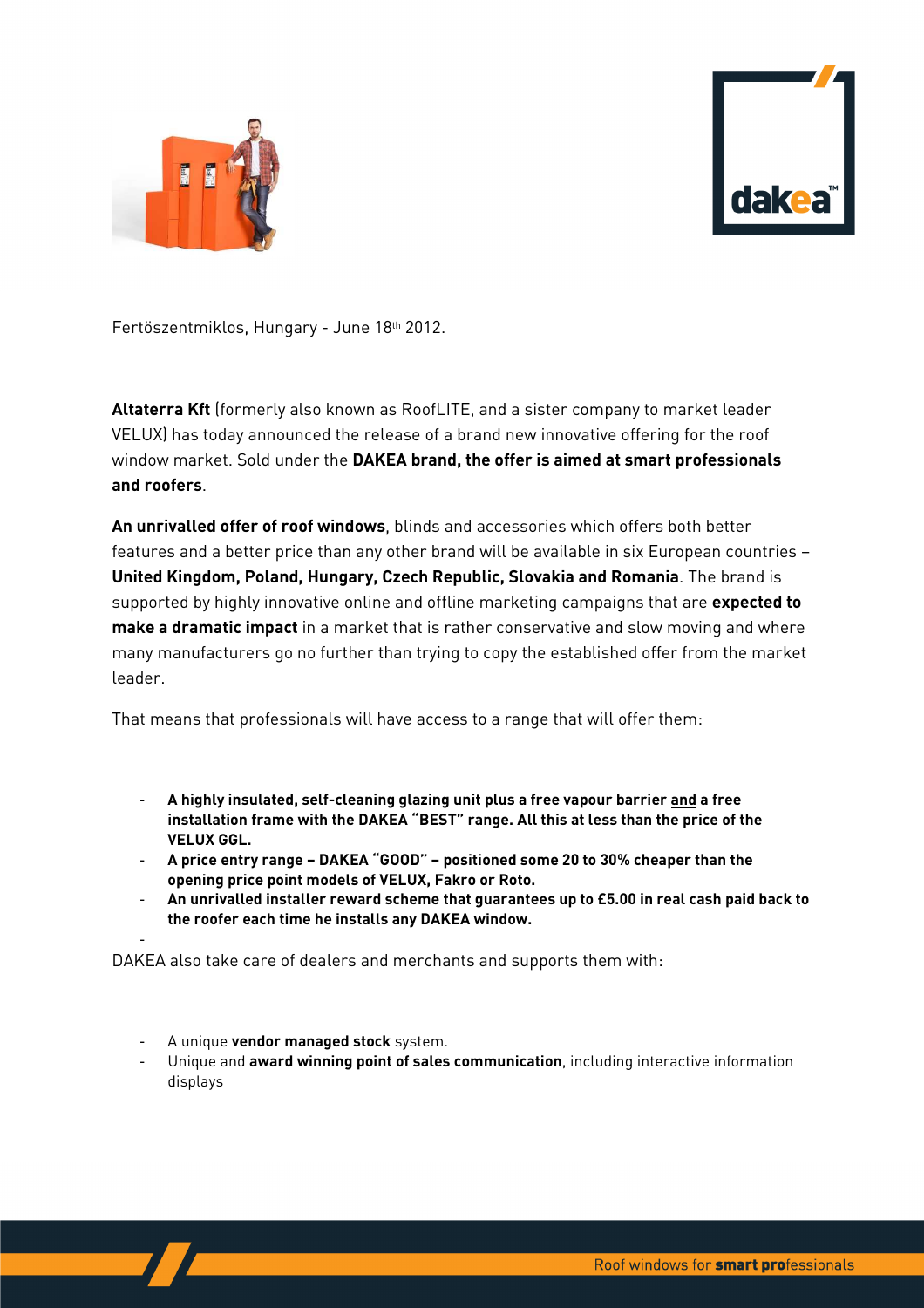

The exceptional manufacturing quality of the windows also allows DAKEA to grant **an incredible 20 year guarantee to homeowners** who have been lucky enough to deal with a smart professional, and get the added value and the lower price of DAKEA windows in their home.

"We recognize that the building materials market is evolving. Today, providing a high quality product at reasonable prices is not enough. Professionals demand more value that sometimes cannot be delivered simply through a good feature: price ratio. With DAKEA we are confident that we will be able to bring in more benefits - benefits that no other roof window company has offered before. These will be tangible benefits, that professionals will really appreciate." stated David Briggs, Altaterra CEO.

Marketing Manager, Béatrice Bolling, explained that DAKEA is so much more than just roof windows "We have been working extremely hard for the past year, developing many value added features that will set DAKEA windows apart. As well as superior product features and an extended warranty, there will be a whole new dimension of value that smart professionals will benefit from."

At the same time as the windows were made available, the company has launched **a complete online platform** to support both retailers and roof window professionals in their business. From a series of videos that quickly circulated the web.

http://www.youtube.com/user/dakeachannel?feature=results\_main to a rich blogging platform aimed at supporting roofing entrepreneurs in their small business development http://roofer.dakea.co.uk/

All these tools make a clear statement that **DAKEA is indeed something different**. **"What is also great about DAKEA, is that it will be so easy and fun to work with, for everyone. I really think that this is going to be the most exciting thing in the roof window market in 2012" added Béatrice Bolling**.

**"Of course roof window professionals could pay more for all that, but why?" summarised David Briggs.**